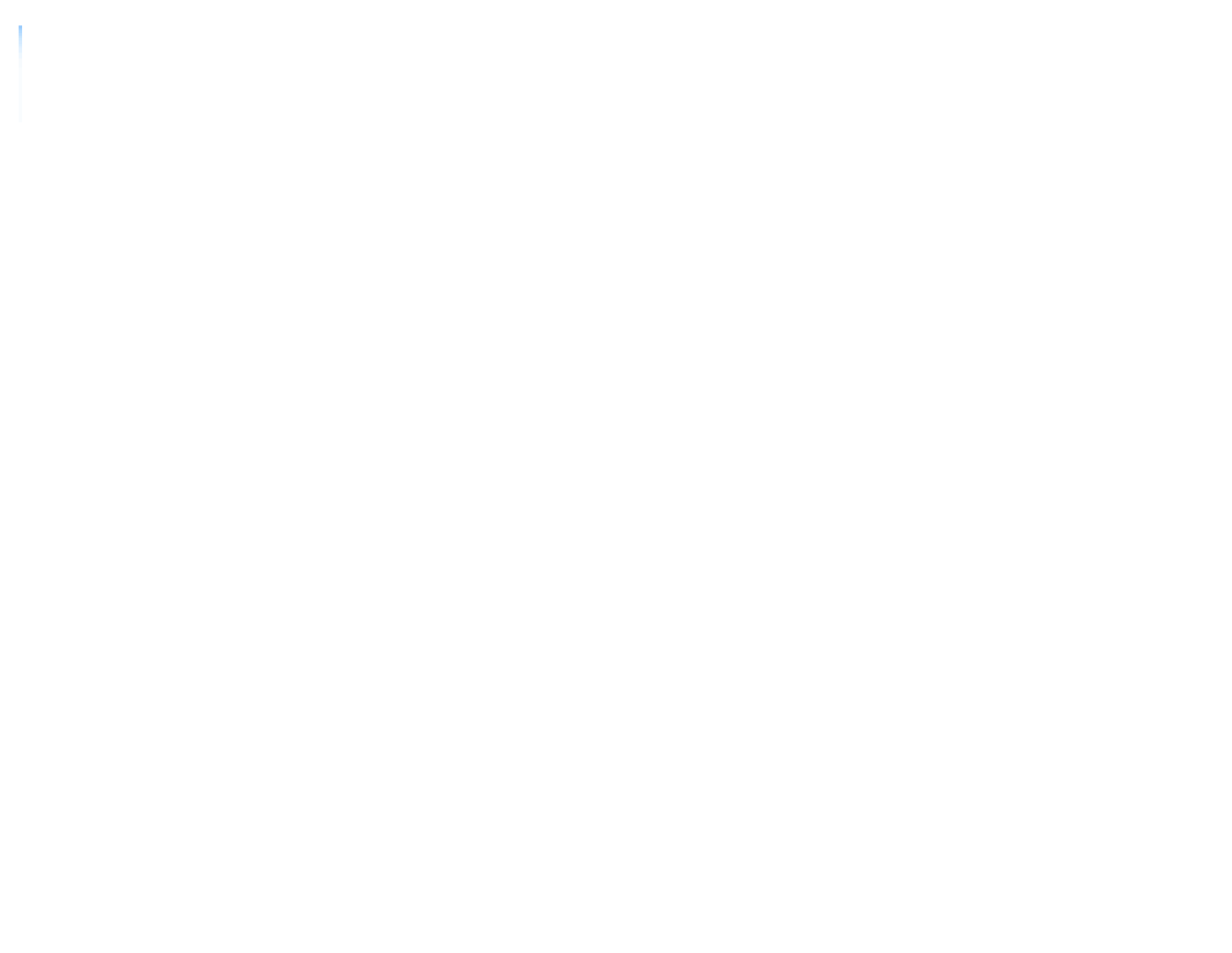| <b>Permit Number</b>            | <b>Location Address</b>                                 | <b>Issue Date</b> | Owner                 | Phone          | Contractor                                      | <b>Phone</b>   | Valuation | Sq Ft       |
|---------------------------------|---------------------------------------------------------|-------------------|-----------------------|----------------|-------------------------------------------------|----------------|-----------|-------------|
| RADD-8-17-9765                  | 140 POND TRCE                                           | 09/15/2017        | Sadie Reid            | (770)856-6111  | ackyard Structures of Georg (678)364-0600       |                | 35,600    | 631         |
| RADD-9-17-9828                  | 315 PADGETT RD                                          | 09/25/2017        | Greg A Grover         | 770)460-8002   | <b>OWNER</b>                                    |                | 20,000    | 379         |
| RADD-9-17-9780                  | 185 White RD                                            | 09/28/2017        | Thomas Lynch          | (770)548-4690  | <b>Lovell Construction</b>                      | (770) 560-7795 | 768       | 768         |
|                                 | <b>Totals For RES Addition Deck: 3 Permit(s)</b>        |                   |                       |                |                                                 |                | 56,368    | 1,778       |
| <b>RES Addition Garage</b>      |                                                         |                   |                       |                |                                                 |                |           |             |
| RADD-9-17-9858                  | 175 ROSCOMMON CT                                        | 09/29/2017        | John & Susan Stevens  | 770) 632-0753  | <b>Imerican Eagle Constructio (770)486-9779</b> |                | 15,000    | 288         |
|                                 | <b>Totals For RES Addition Garage: 1 Permit(s)</b>      |                   |                       |                |                                                 |                | 15,000    | 288         |
| <b>RES Addition Guest House</b> |                                                         |                   |                       |                |                                                 |                |           |             |
| RADD-9-17-9824                  | 235 NEW OAK RIDGE TRL                                   | 09/27/2017        | <b>Charles Brooks</b> | (678)519-0230  | LP Builders Inc.                                | (770)719-2515  | 125,000   | 1,435       |
|                                 | <b>Totals For RES Addition Guest House: 1 Permit(s)</b> |                   |                       |                |                                                 |                | 125,000   | 1,435       |
| <b>RES Addition Sunroom</b>     |                                                         |                   |                       |                |                                                 |                |           |             |
| RADD-8-17-9763                  | 185 HILLRED DR                                          | 09/05/2017        | STEVEN PLUNKETT       |                | <b>REL GRIFFIN CONSTRUCT</b>                    | (770)251-4933  | 266,000   | 1,004       |
| RADD-8-17-9735                  | 120 CARDINAL RIDGE CT                                   | 09/13/2017        | LYBIE BACOTE          |                | OUGH BROTHERS CONTI (678)858-2120               |                | 10,000    | 144         |
|                                 | <b>Totals For RES Addition Sunroom: 2 Permit(s)</b>     |                   |                       |                |                                                 |                | 276,000   | 1,148       |
| <b>RES Demo SFD Fayette</b>     |                                                         |                   |                       |                |                                                 |                |           |             |
| RDMO-8-17-9764                  | 566 CORINTH RD                                          | 09/01/2017        | Joe Lee               | (770)560-5894  | Jason Mask & Co.                                | (770)233-4968  | 8,000     | 0           |
|                                 | Totals For RES Demo SFD Fayette : 1 Permit(s)           |                   |                       |                |                                                 |                | 8,000     | $\mathbf 0$ |
| <b>RES Finish Basement</b>      |                                                         |                   |                       |                |                                                 |                |           |             |
| RFIN-9-17-9782                  | 196 MARRON RD                                           | 09/08/2017        | John Oglesby          | (678) 458-4710 | John Oglesby                                    | (678) 458-4710 | 31,560    | 2,212       |
| RFIN-8-17-9743                  | 110 LOGGIA PT                                           | 09/14/2017        | Mario Breedlove       | (678) 595-2074 | Marios Breedlove                                | (678) 595-2074 | 35,000    | 1,827       |
| RFIN-9-17-9857                  | 125 WOODBRIDGE PL                                       | 09/29/2017        | <b>Summer Costley</b> | (678) 787-2479 | <b>Summer Costley</b>                           | (678) 787-2479 | 10,000    | 1,415       |
|                                 | Totals For RES Finish Basement : 3 Permit(s)            |                   |                       |                |                                                 |                | 76,560    | 5,454       |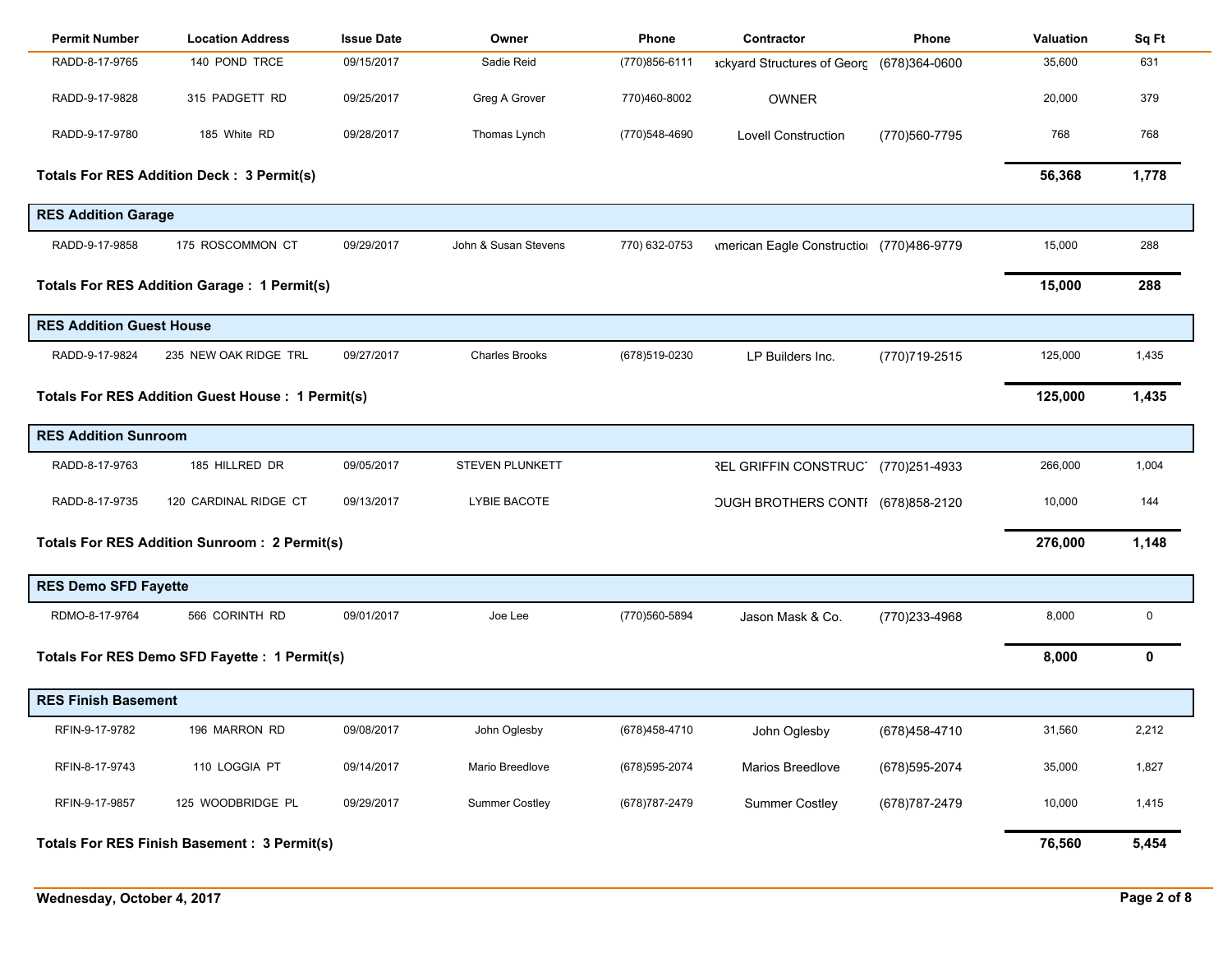| <b>Permit Number</b>             | <b>Location Address</b>                             | <b>Issue Date</b> | Owner                              | Phone          | Contractor                         | Phone          | Valuation | Sq Ft |
|----------------------------------|-----------------------------------------------------|-------------------|------------------------------------|----------------|------------------------------------|----------------|-----------|-------|
| <b>RES Finish Interior Space</b> |                                                     |                   |                                    |                |                                    |                |           |       |
| RFIN-9-17-9776                   | 185 HILLRED DR                                      | 09/05/2017        | STEVEN PLUNKETT                    |                | <b>REL GRIFFIN CONSTRUCT</b>       | (770)251-4933  | 145,000   | 886   |
|                                  | Totals For RES Finish Interior Space : 1 Permit(s)  |                   |                                    |                |                                    |                | 145,000   | 886   |
| <b>RES New Covered Deck</b>      |                                                     |                   |                                    |                |                                    |                |           |       |
| RNEW-9-17-9803                   | 120 SUMMERVILLE DR                                  | 09/15/2017        | Randal Churbock                    | (770)460-7917  | Duffey Home Builders Inc.          | (770)599-1907  | 9,000     | 352   |
|                                  | <b>Totals For RES New Covered Deck: 1 Permit(s)</b> |                   |                                    |                |                                    |                | 9,000     | 352   |
| <b>RES New Deck</b>              |                                                     |                   |                                    |                |                                    |                |           |       |
| RNEW-8-17-9758                   | 100 CASTING CV                                      | 09/01/2017        | <b>STEVE MEISSEN</b>               |                | DICE CONTRUCTION SER (404)428-4677 |                | 2,500     | 100   |
|                                  | Totals For RES New Deck : 1 Permit(s)               |                   |                                    |                |                                    |                | 2,500     | 100   |
| <b>RES New Garage</b>            |                                                     |                   |                                    |                |                                    |                |           |       |
| RNEW-5-17-9309                   | 125 POSTWOOD DR                                     | 09/01/2017        | James Scott                        | (770)841-0308  | James Scott                        |                | 25,000    | 1,680 |
| RNEW-8-17-9752                   | 185 HILLRED DR                                      | 09/05/2017        | STEVEN PLUNKETT                    |                | <b>REL GRIFFIN CONSTRUCT</b>       | (770)251-4933  | 150,000   | 1,537 |
| RNEW-8-17-9760                   | 100 TRINITY LN                                      | 09/05/2017        | Fred Cannon                        | (404)313-6651  | Fred Cannon                        | (404)313-6651  | 20,000    | 624   |
| RNEW-9-17-9811                   | 630 HAWTHORNE PL                                    | 09/14/2017        | Camilla Gaines                     | (404)317-2076  | Kent Hill                          | (404)317-2076  | 15,000    | 1,496 |
| RNEW-8-17-9729                   | 135 PINETREE CT                                     | 09/19/2017        | Kamell Johnson                     | (404)432-8968  | Kamell Johnson                     | (404) 432-8968 | 14,000    | 930   |
| RNEW-9-17-9784                   | 285 LACE CT                                         | 09/21/2017        | Jeff Kilgore                       | (770)314-3823  | <b>Better-Bilt Buildings</b>       | (770) 229-4957 | 50,000    | 1,363 |
| RNEW-9-17-9785                   | 120 GROUSE PT                                       | 09/21/2017        | Jesse Koorse                       | (404) 558-4455 | Better-Bilt Buildings              | (770) 229-4957 | 35,000    | 1,393 |
| RNEW-9-17-9829                   | 235 HOMEPLACE CIR                                   | 09/22/2017        | dsey Comm., Inc. Jeff Lindsey Comr |                | Jeff Lindsey Communities           | (770)599-8700  | 19,000    | 576   |
|                                  | Totals For RES New Garage: 8 Permit(s)              |                   |                                    |                |                                    |                | 328,000   | 9,599 |
| <b>RES New SFD Fayette</b>       |                                                     |                   |                                    |                |                                    |                |           |       |
| RNEW-8-17-9761                   | 100 TRINITY LN                                      | 09/05/2017        | Fred Cannon                        | (404)313-6651  | Fred Cannon                        | (404)313-6651  | 400,000   | 8,511 |
| RNEW-8-17-9661                   | 150 LAYDON AVE                                      | 09/06/2017        | <b>Brian Robinson</b>              |                | K Waldrop Homes LLC                | (770)318-8246  | 165,000   | 2,918 |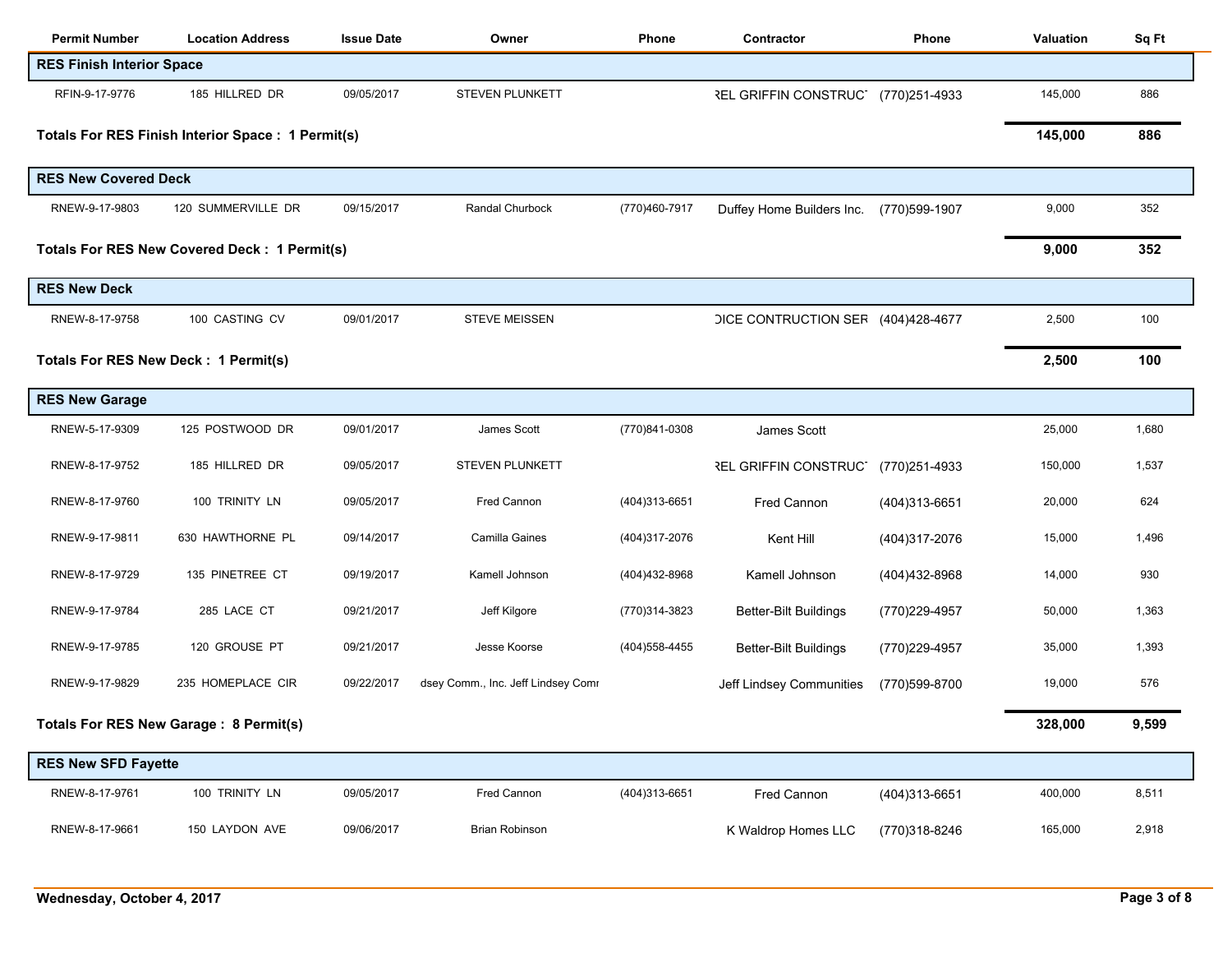| <b>Permit Number</b>            | <b>Location Address</b>                                 | <b>Issue Date</b> | Owner                              | Phone          | Contractor                     | Phone          | <b>Valuation</b> | Sq Ft  |
|---------------------------------|---------------------------------------------------------|-------------------|------------------------------------|----------------|--------------------------------|----------------|------------------|--------|
| RNEW-8-17-9769                  | 195 Elysian DR                                          | 09/06/2017        |                                    |                | D.R. Horton-Crown, LLC         | (678)509-0538  | 200,000          | 5,573  |
| RNEW-9-17-9781                  | 385 Navarre DR                                          | 09/06/2017        | .R. Horton-Crown D.R. Horton-Crow  | (678) 509-0555 | D.R. Horton-Crown, LLC         | (678)509-0538  | 200,000          | 5,790  |
| RNEW-9-17-9802                  | 145 SUNFLOWER ST                                        | 09/14/2017        | Y COMMUNITIES LIBERTY COMMU        | (770) 527-9416 | <b>Liberty Communities LLC</b> | (770)284-0841  | 275,000          | 4,861  |
| RNEW-9-17-9805                  | 245 HOMEPLACE CIR                                       | 09/14/2017        | dsey Comm., Inc. Jeff Lindsey Comr |                | Jeff Lindsey Communities       | (770)599-8700  | 266,000          | 6,297  |
| RNEW-9-17-9842                  | PORTER RD                                               | 09/25/2017        | <b>JOHNNY ROSS</b>                 |                | <b>JOHNNY ROSS</b>             | (678) 521-7274 | 601,000          | 10,289 |
| RNEW-9-17-9848                  | 214 BLUE POINT PKWY                                     | 09/26/2017        | New Leaf Homes New Leaf Homes      | (678) 618-1478 | New Leaf Homes, LLC            | (404) 260-7765 | 250,000          | 3,996  |
| RNEW-9-17-9810                  | 105 EDGEWOOD PKWY                                       | 09/26/2017        | <b>Robert Brock</b>                | (678) 551-5992 | <b>Four Winds Construction</b> | (404)313-0698  | 700,000          | 8,442  |
|                                 | Totals For RES New SFD Fayette : 9 Permit(s)            |                   |                                    |                |                                |                | 3,057,000        | 56,677 |
| <b>RES New Slab Only</b>        |                                                         |                   |                                    |                |                                |                |                  |        |
| RNEW-9-17-9807                  | 125 GALWAY BND                                          | 09/14/2017        | <b>JUAN MENDEZ</b>                 | (770) 712-5826 | owner builder                  |                | 1,500            | 308    |
|                                 | Totals For RES New Slab Only: 1 Permit(s)               |                   |                                    |                |                                |                | 1,500            | 308    |
| <b>RES Pool New-Fayette</b>     |                                                         |                   |                                    |                |                                |                |                  |        |
| RPOL-9-17-9839                  | 310 MOLLY S WAY                                         | 09/22/2017        | Ryan Day                           | (404) 991-0758 | <b>Tallman Pools</b>           | (770) 478-2257 | 51,750           | 0      |
| RPOL-9-17-9837                  | 506 W. MCINTOSH RD                                      | 09/26/2017        | <b>Barton Hancock</b>              |                | <b>JRI Pools</b>               | (770)616-6647  | 51,000           | 0      |
| RPOL-9-17-9855                  | 693 SNEAD RD                                            | 09/28/2017        | Jason Rogers                       | (770) 775-1700 | Innovative Pool and Spa        | (770)487-9618  | 62,000           | 0      |
| RPOL-9-17-9854                  | 280 SIDNEY LN                                           | 09/28/2017        | <b>Terry Doumkos</b>               | (678)338-5566  | Innovative Pool and Spa        | (770)487-9618  | 95,000           | 0      |
|                                 | Totals For RES Pool New-Fayette : 4 Permit(s)           |                   |                                    |                |                                |                | 259,750          | 0      |
| <b>RES Rebuild Covered Deck</b> |                                                         |                   |                                    |                |                                |                |                  |        |
| RREB-9-17-9841                  | 160 GLADYS LN                                           | 09/22/2017        | STEVE DESROISER                    |                | <b>IANDYMAN OF THE SOUT</b>    |                | 30,000           | 352    |
|                                 | <b>Totals For RES Rebuild Covered Deck: 1 Permit(s)</b> |                   |                                    |                |                                |                | 30,000           | 352    |
| <b>RES Rebuild Deck</b>         |                                                         |                   |                                    |                |                                |                |                  |        |
| RREB-9-17-9786                  | 373 GOZA RD                                             | 09/07/2017        | Newton Wendell                     | (770)490-6750  | Kevin Thompson                 |                | 30,000           | 502    |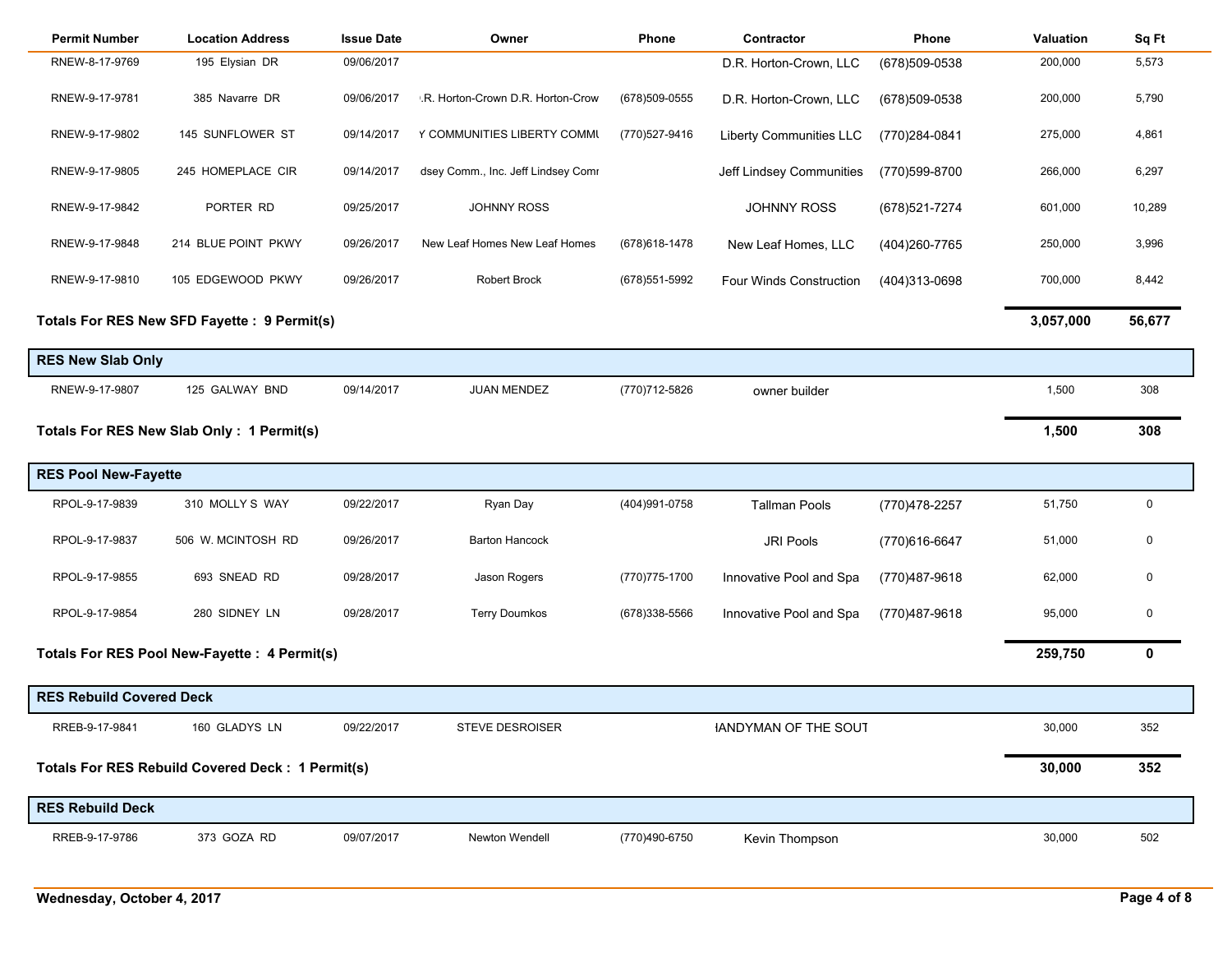| <b>Permit Number</b>     | <b>Location Address</b>                                          | <b>Issue Date</b> | Owner                  | Phone          | Contractor                                        | Phone          | Valuation | Sq Ft       |
|--------------------------|------------------------------------------------------------------|-------------------|------------------------|----------------|---------------------------------------------------|----------------|-----------|-------------|
| RREB-9-17-9791           | 125 ARISTOCRAT CT                                                | 09/21/2017        | PETE ELLIS             |                | <b>OUGH BROTHERS CONTI</b>                        | (678) 858-2120 | 10,000    | 472         |
|                          | Totals For RES Rebuild Deck : 2 Permit(s)                        |                   |                        |                |                                                   |                | 40,000    | 974         |
|                          | <b>RES Renov Remodel Interior Space</b>                          |                   |                        |                |                                                   |                |           |             |
| RREN-8-17-9756           | 100 CASTING CV                                                   | 09/01/2017        | <b>STEVE MEISSEN</b>   |                | DICE CONTRUCTION SER (404)428-4677                |                | 65,000    | 479         |
| RREN-8-17-9719           | 1078 HIGHWAY 92                                                  | 09/08/2017        | Babrara Irby           | (404) 975-9515 | <b>\Il Purpose Enterprises, LL( (404)379-8816</b> |                | 15,000    | 74          |
| RREN-9-17-9838           | 103 HICKORY AVE                                                  | 09/25/2017        | <b>FONTELLA PAPPAS</b> |                | ird & Associates Remodelin (770)461-8418          |                | 54,000    | 1,878       |
| RREN-9-17-9820           | 671 RISING STAR RD                                               | 09/27/2017        | <b>Tyler Cresman</b>   | (253)304-1430  | Charles Kerscher III                              | (678) 618-8646 | 107,000   | 2,485       |
|                          | Totals For RES Renov Remodel Interior Space: 4 Permit(s)         |                   |                        |                |                                                   |                | 241,000   | 4,916       |
| <b>RES Repair Deck</b>   |                                                                  |                   |                        |                |                                                   |                |           |             |
| RRRP-9-17-9815           | 299 EBENEZER CHURCH RD                                           | 09/14/2017        | Aramis Alvarez         | (404) 822-9313 | Aramis Alvarez                                    | (404)822-9313  | 2,500     | 334         |
|                          | Totals For RES Repair Deck: 1 Permit(s)                          |                   |                        |                |                                                   |                | 2,500     | 334         |
| <b>RES Repair Garage</b> |                                                                  |                   |                        |                |                                                   |                |           |             |
| RRRP-9-17-9835           | 215 DEVILLA TRCE                                                 | 09/22/2017        | <b>JAMES HENLEY</b>    | (678) 878-6946 | <b>A&amp;B Services</b>                           | (770)389-8808  | 4,500     | 0           |
|                          | Totals For RES Repair Garage : 1 Permit(s)                       |                   |                        |                |                                                   |                | 4,500     | $\mathbf 0$ |
|                          | RES Stand Alone E Cabling / Panel Work                           |                   |                        |                |                                                   |                |           |             |
| RSAE-9-17-9852           | 1110 BRITTANY WAY                                                | 09/25/2017        | <b>William Grant</b>   | (770) 487-7416 | <b>Hammond Services</b>                           | (770) 227-5325 | 3,176     | 0           |
| RSAE-9-17-9860           | 305 BENJAMIN CIR                                                 | 09/27/2017        | Michael Poma           |                | <b>Hammond Services</b>                           | (770)227-5325  | 500       | 0           |
|                          | Totals For RES Stand Alone E Cabling / Panel Work : 2 Permit(s)  |                   |                        |                |                                                   |                | 3,676     | 0           |
|                          | <b>RES Stand Alone E Generator/Xfer Switch</b>                   |                   |                        |                |                                                   |                |           |             |
| RSAE-9-17-9825           | 849 HOOD RD                                                      | 09/21/2017        | <b>RICKY BURRELL</b>   |                | kins Generator Sales & Ser (770)251-9765          |                | 9,672     | 0           |
|                          | Totals For RES Stand Alone E Generator/Xfer Switch : 1 Permit(s) |                   |                        |                |                                                   |                | 9,672     | 0           |
|                          | <b>RES Stand Alone E New Electrical Service</b>                  |                   |                        |                |                                                   |                |           |             |
|                          |                                                                  |                   |                        |                |                                                   |                |           |             |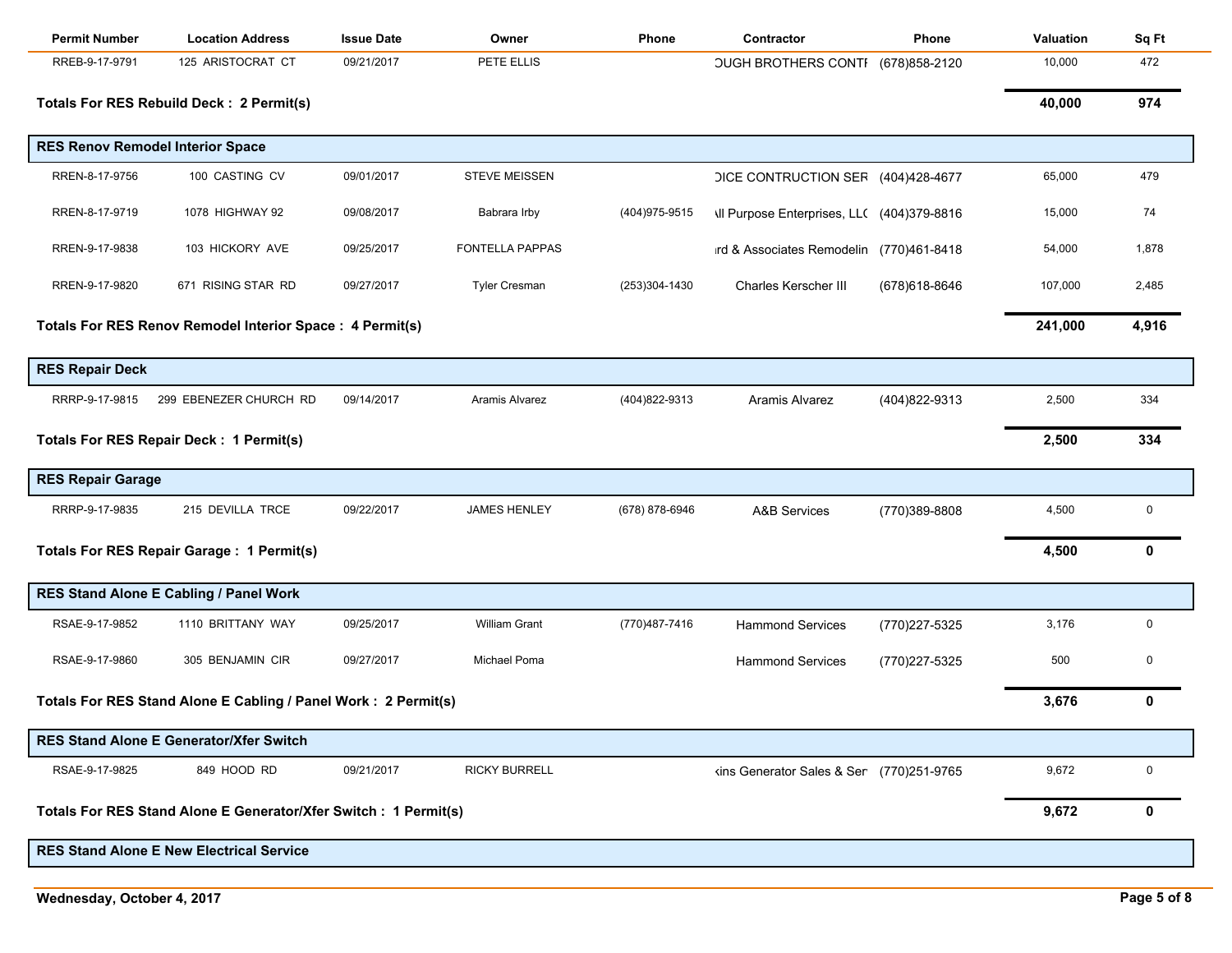| <b>Permit Number</b>                   | <b>Location Address</b>                                           | <b>Issue Date</b> | Owner                            | Phone          | Contractor                              | Phone          | <b>Valuation</b> | Sq Ft        |
|----------------------------------------|-------------------------------------------------------------------|-------------------|----------------------------------|----------------|-----------------------------------------|----------------|------------------|--------------|
| RSAE-9-17-9779                         | 233 MALONE RD                                                     | 09/01/2017        | Everette & Eda Caparizo Umberger | (678) 378-0525 | owner builder                           |                | 100              | 0            |
| RSAE-9-17-9800                         | 133 LEES MILL RD                                                  | 09/07/2017        | David & Caroline Williams        | (770)851-2234  | Twin K Electric                         | (404)427-7097  | 5,000            | 0            |
|                                        | Totals For RES Stand Alone E New Electrical Service : 2 Permit(s) |                   |                                  |                |                                         |                | 5,100            | $\mathbf 0$  |
|                                        | <b>RES Stand Alone E Septic Lift Pump</b>                         |                   |                                  |                |                                         |                |                  |              |
| RSAE-9-17-9873                         | 160 LAKE DR                                                       | 09/29/2017        | CHANDA AGEE                      | (404)432-0519  | RHJ Electric Inc.                       | (678) 333-7295 | 500              | $\mathbf 0$  |
|                                        | Totals For RES Stand Alone E Septic Lift Pump : 1 Permit(s)       |                   |                                  |                |                                         |                | 500              | $\mathbf 0$  |
|                                        | <b>RES Stand Alone E Service Change</b>                           |                   |                                  |                |                                         |                |                  |              |
| RSAE-9-17-9790                         | 220 ELLISON RD                                                    | 09/07/2017        | Michael Sullivan                 | (678)414-2247  | <b>CUSTOME ELECTRIC</b>                 | (404) 606-8175 | 4,000            | $\mathbf 0$  |
| RSAE-9-17-9859                         | 140 THOMPSON RD                                                   | 09/27/2017        | <b>Brandon Stanfield</b>         | (404) 925-5355 | <b>MSP Electric</b>                     | (678)590-6899  | 1,800            | 0            |
|                                        | Totals For RES Stand Alone E Service Change : 2 Permit(s)         |                   |                                  |                |                                         |                | 5,800            | $\mathbf{0}$ |
|                                        | <b>RES Stand Alone E Service Reconnect / Evaluation</b>           |                   |                                  |                |                                         |                |                  |              |
| RSAE-9-17-9797                         | 09/14/2017<br>2599 HIGHWAY 85<br><b>XPERT CONNECTIONS IN</b>      |                   |                                  |                |                                         | 150            | $\mathbf 0$      |              |
| Permit(s)                              | Totals For RES Stand Alone E Service Reconnect / Evaluation: 1    |                   |                                  |                |                                         |                | 150              | $\mathbf{0}$ |
|                                        | <b>RES Stand Alone E Temporary Pole</b>                           |                   |                                  |                |                                         |                |                  |              |
| RSAE-9-17-9830                         | 240 OLD FARM RD                                                   | 09/19/2017        | <b>DON LANIER</b>                |                | Nauck Electric                          | (404)569-0923  | 250              | 0            |
|                                        | Totals For RES Stand Alone E Temporary Pole : 1 Permit(s)         |                   |                                  |                |                                         |                | 250              | $\mathbf{0}$ |
| <b>RES Stand Alone M Gasline - New</b> |                                                                   |                   |                                  |                |                                         |                |                  |              |
| RSAM-9-17-9832                         | 253 Providence RD                                                 | 09/26/2017        | <b>JULIE KILGORE</b>             |                | <b>Spalding Gas</b>                     | (770)228-8484  | 2,000            | 0            |
|                                        | Totals For RES Stand Alone M Gasline - New : 1 Permit(s)          |                   |                                  |                |                                         |                | 2,000            | 0            |
|                                        | <b>RES Stand Alone M HVAC - Replacement</b>                       |                   |                                  |                |                                         |                |                  |              |
| RSAM-9-17-9783                         | 446 LOWERY RD                                                     | 09/06/2017        | <b>GARY D TABER</b>              |                | CoolRay Heating & Cooling (770)421-8400 |                | 6,450            | 0            |
| RSAM-8-17-9762                         | 175 COUNTRY SQUIRE DR                                             | 09/06/2017        | DAVE BOGGS                       |                | <b>Trinity Air</b>                      | (770)486-1919  | 7,714            | 0            |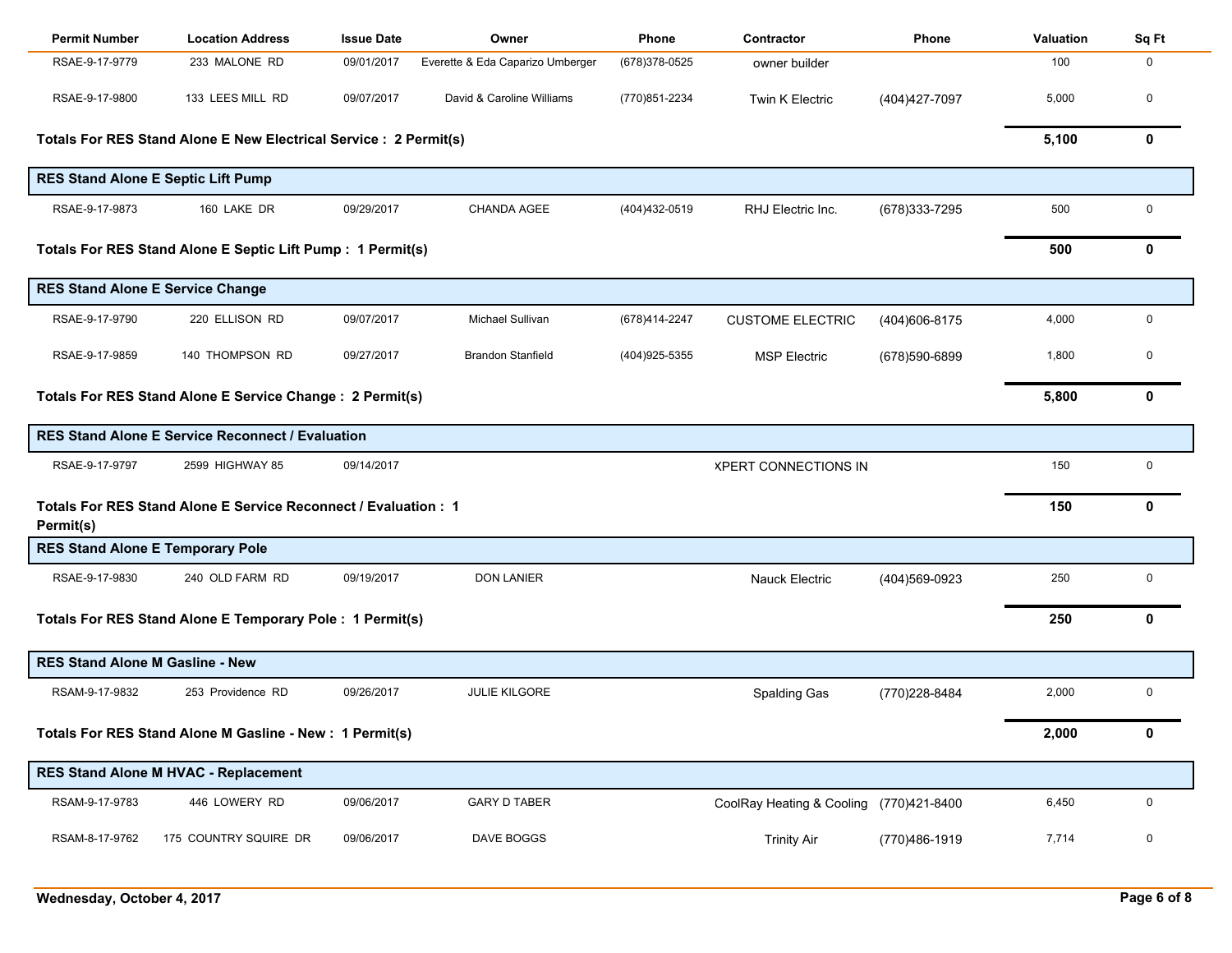| <b>Permit Number</b>                 | <b>Location Address</b>                                        | <b>Issue Date</b> | Owner                     | Phone          | Contractor                          | Phone          | Valuation | Sq Ft |
|--------------------------------------|----------------------------------------------------------------|-------------------|---------------------------|----------------|-------------------------------------|----------------|-----------|-------|
| RSAM-8-17-9772                       | 135 SILVERMERE                                                 | 09/06/2017        | Kyla Smith                | (609) 556-4954 | <b>Trinity Air</b>                  | (770)486-1919  | 8,050     | 0     |
| RSAM-9-17-9788                       | 160 GREENFIELD CIR                                             | 09/06/2017        | <b>JOE MASCOLA</b>        |                | Reliable Heating & Air, INC.        | (678) 572-5536 | 4,200     | 0     |
| RSAM-8-17-9744                       | 990 WINGED FOOT TRL                                            | 09/06/2017        | <b>ANTHONY SLAGEL</b>     | 770-460-8585   | <b>Trinity Air</b>                  | (770)486-1919  | 14,095    | 0     |
| RSAM-8-17-9750                       | 873 HOOD RD                                                    | 09/06/2017        | Hans Segers               | (404) 741-8171 | <b>Trinity Air</b>                  | (770)486-1919  | 6,566     | 0     |
| RSAM-9-17-9787                       | 130 RIVEROAK DR                                                | 09/06/2017        | <b>STEVE NASHATKER</b>    |                | Reliable Heating & Air, INC.        | (678) 572-5536 | 9,155     | 0     |
| RSAM-9-17-9794                       | 282 MORGAN MILL RD                                             | 09/07/2017        | <b>Guy Messer</b>         | (404) 245-6488 | Peachtree Service Experts           | (678)474-6900  | 6,400     | 0     |
| RSAM-9-17-9792                       | 195 WELLBORN CHASE                                             | 09/08/2017        | MICHAEL & LISA SCOTT      |                | ABETTER HEATING & AIR (770)603-9193 |                | 1,875     | 0     |
| RSAM-8-17-9745                       | 160 PLEASANT HL                                                | 09/08/2017        | Stuart H & Joanna D Watts |                | ABETTER HEATING & AIR               | (770)603-9193  | 0         | 0     |
| RSAM-9-17-9817                       | 446 LOWERY RD                                                  | 09/14/2017        | <b>GARY D TABER</b>       |                | CoolRay Heating & Cooling           | (770)421-8400  | 8,195     | 0     |
| RSAM-9-17-9823                       | 110 LINKS CIR                                                  | 09/18/2017        | Denise Seward             | (770)298-6522  | <b>Steven Edwards</b>               | (770)908-8488  | 6,826     | 0     |
| RSAM-9-17-9831                       | 120 CHEROKEE PL                                                | 09/20/2017        | LUCIUS & ROBIN DREWRY     |                | CoolRay Heating & Cooling           | (770)421-8400  | 11,954    | 0     |
| RSAM-9-17-9816                       | 445 NORTH DR                                                   | 09/21/2017        | <b>Troy Story</b>         |                | <b>Trinity Air</b>                  | (770)486-1919  | 6,432     | 0     |
| RSAM-9-17-9795                       | 115 EDENTON ESTATES DR                                         | 09/21/2017        | Tim & Alison Key          | (770)487-1128  | <b>Trinity Air</b>                  | (770)486-1919  | 7,500     | 0     |
| RSAM-9-17-9864                       | 105 KING WILLIAM CT                                            | 09/26/2017        | Robert Campbell           | (770)306-1856  | Reliable Heating & Air LLC          | (770)594-9969  | 8,224     | 0     |
| RSAM-9-17-9808                       | 125 FOXTAIL CT                                                 | 09/26/2017        | ANTIONETTE STERLING       |                | <b>Trinity Air</b>                  | (770)486-1919  | 3,500     | 0     |
| RSAM-8-17-9767                       | 270 ZELKOVA DR                                                 | 09/27/2017        | Mlke Pechacek             | (678) 897-7584 | Estes Heating & Air                 | (404)366-0509  | 10,131    | 0     |
| RSAM-9-17-9867                       | 85 PRINCETON TRCE                                              | 09/27/2017        | Veta Wehunt               |                | Estes Heating & Air                 | (404)366-0509  | 5,268     | 0     |
| RSAM-9-17-9865                       | 570 HAWTHORNE DR                                               | 09/27/2017        | <b>Robert Greene</b>      | (770)461-5851  | Estes Heating & Air                 | (404)366-0509  | 5,379     | 0     |
| RSAM-9-17-9872                       | 222 LINCOLN RD                                                 | 09/28/2017        | <b>Reid Victor</b>        | (770)231-1980  | Anchor Htg & Air                    | (770)942-2873  | 17,096    | 0     |
|                                      | Totals For RES Stand Alone M HVAC - Replacement : 21 Permit(s) |                   |                           |                |                                     |                | 155,010   | 0     |
| <b>RES Stand Alone M Pool Heater</b> |                                                                |                   |                           |                |                                     |                |           |       |
| RSAM-9-17-9821                       | 185 SEAWRIGHT DR                                               | 09/19/2017        | <b>Anthony Bastelite</b>  | (470) 629-7470 | <b>Spalding Gas</b>                 | (770) 228-8484 | 5,000     | 0     |

÷